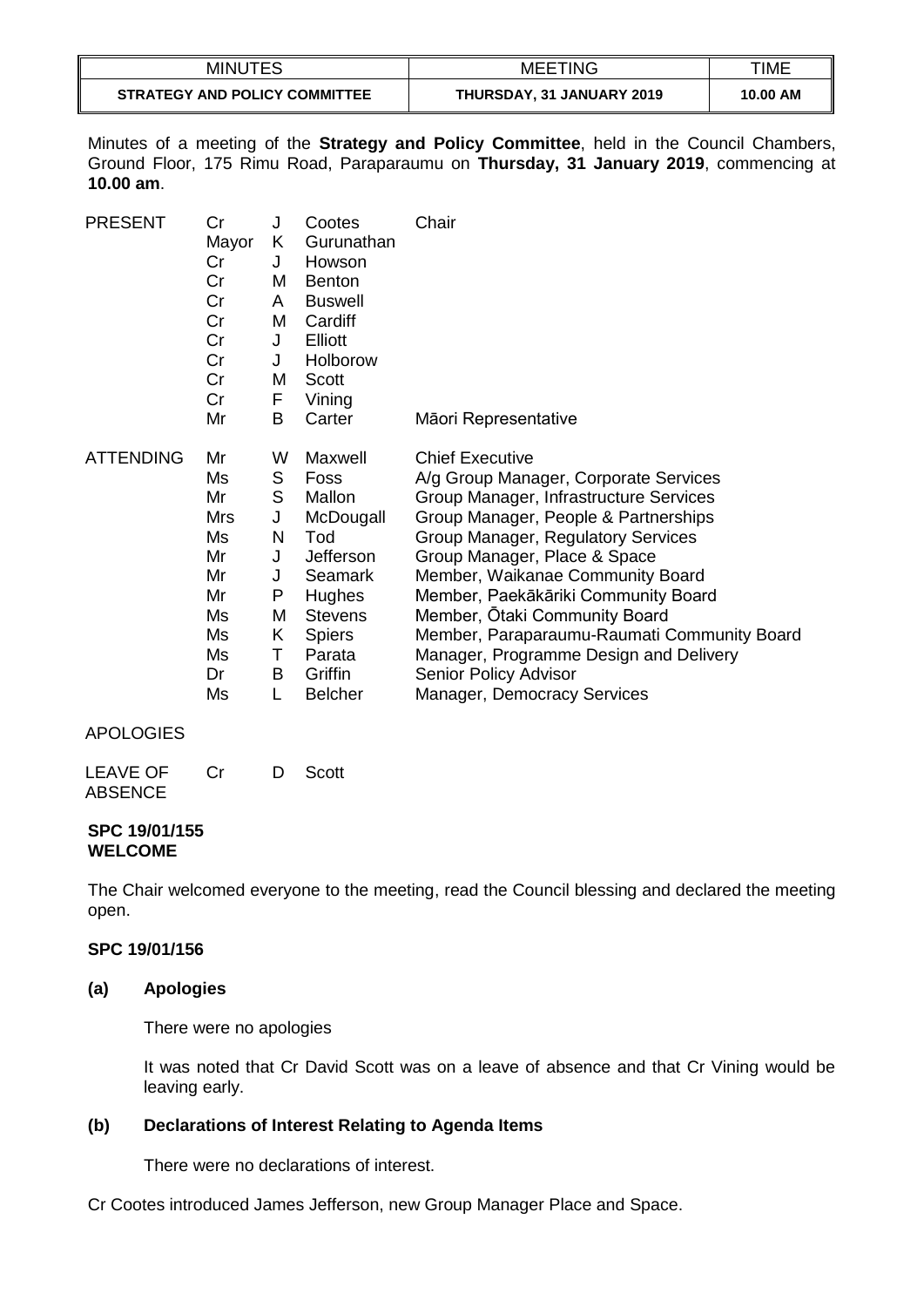| MINUTES                              | MEETING                   | TIME     |
|--------------------------------------|---------------------------|----------|
| <b>STRATEGY AND POLICY COMMITTEE</b> | THURSDAY, 31 JANUARY 2019 | 10.00 AM |

#### **SPC 19/01/157**

## **PUBLIC SPEAKING TIME (for items relating to the agenda)**

- 1. Paul Hughes, on behalf of Kāpiti Coast Communities Housing Task Force, spoke in relation to item 7 on the agenda, Wellington Regional Healthy Housing Response Group (RHHRG) MOU, and answered members' questions.
- 2. Trevor Daniell, on behalf of Grey Power, spoke in relation to item 9 on the agenda, 2018- 2021 Policy Work Programme, and to item 7 on the agenda, Wellington Regional Healthy Housing Response Group (RHHRG) MOU, and answered members' questions.
- 3. Trevor Daniell, on behalf of the Older Persons Council, spoke in relation to item 7 on the agenda, Wellington Regional Healthy Housing Response Group (RHHRG) MOU.
- 4. Jill Stansfield, on behalf of the Older Persons Council, spoke in relation to item 9 on the agenda, 2018-2021 Policy Work Programme.

*Cr Vining left the meeting at 10.30 and did not return.*

### **SPC 19/01/158 MEMBERS' BUSINESS**

### **(a) Public Speaking Time Responses:**

The Chief Executive thanked Mr Hughes for his comments. This Council wants to take an overall view of the housing spectrum as part of the Long Term Plan. In a significance piece of work over the next twelve months Council will undertake to look at how it can work alongside the Communities Housing Taskforce and work with central government agencies. To Ms Stansfield the Chief Executive confirmed that, in the way Council do things, 'Age Friendly' is a consideration for example in how friendly are our footpaths and our crossings. A future review of the District Plan could include further consideration of an 'Age Friendly' approach.

#### **(b) Leave of Absence:**

There were none.

## **(c) Matters of an Urgent Nature:**

There were none

#### **SPC 19/01/159 PRESENTATION: WELLINGTON REGIONAL HEALTHY HOUSING RESPONSE GROUP MEMORANDUM OF UNDERSTANDING – PHIL SQUIRE**

Mr Phil Squire, Chief Executive of the Sustainability Trust and member of Wellington Regional Healthy Housing Response Group, spoke to a presentation and answered members' questions.

Tenancy Services would potentially be the group best placed to monitor the implementation of healthy home standards.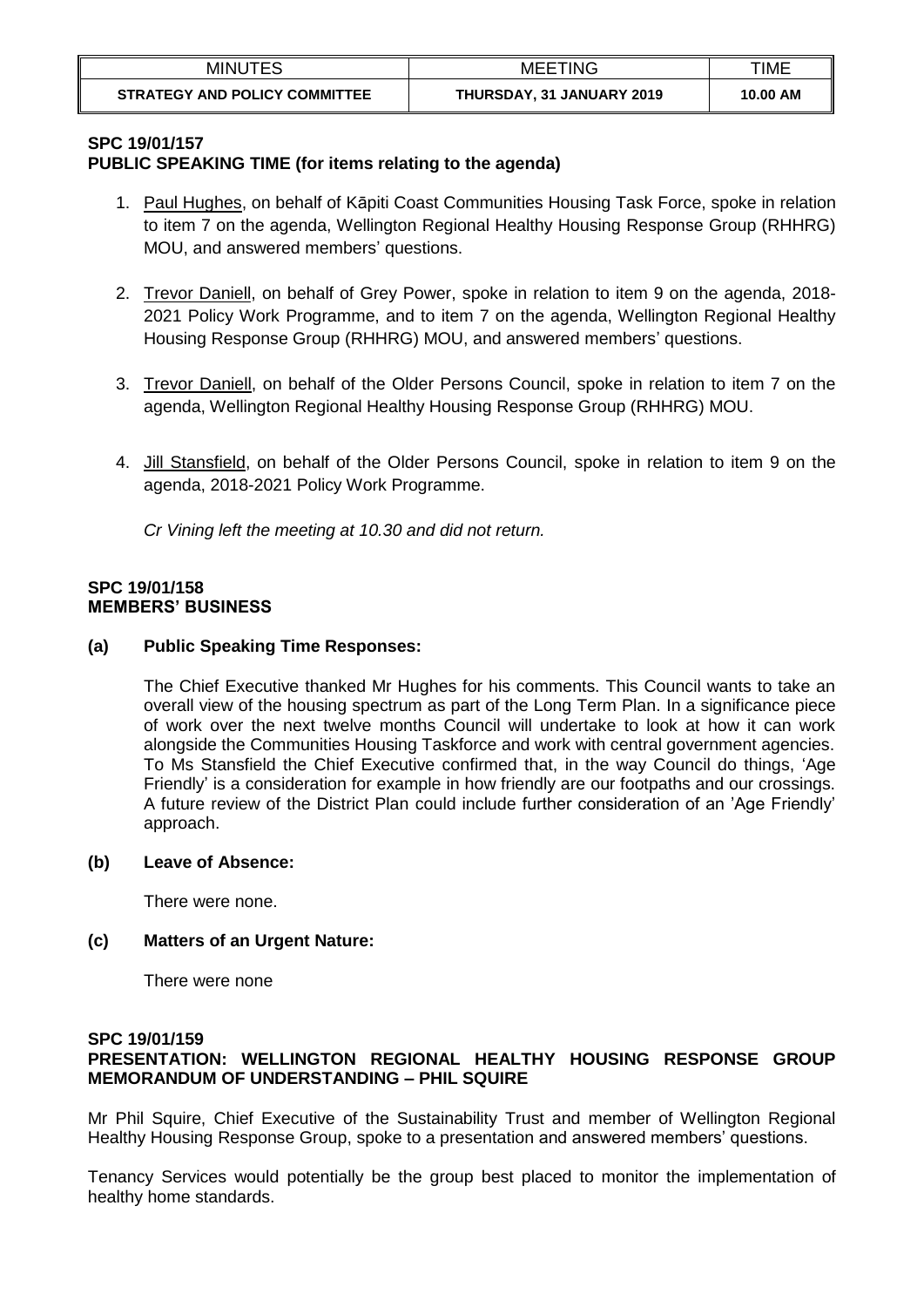| <b>MINUTES</b>                       | <b>MEETING</b>            | TIME     |
|--------------------------------------|---------------------------|----------|
| <b>STRATEGY AND POLICY COMMITTEE</b> | THURSDAY, 31 JANUARY 2019 | 10.00 AM |

Rental properties are the most likely to have no insulation, inefficient heating and tenants may not be able to afford sufficient heating.

The reality is that if there are additional costs for landlords in providing healthy rental homes the likelihood is that these costs will be passed on to the tenants.

*Cr Elliott left the meeting at 11am and returned at 11.02am*

Members raised the importance of not overlooking ventilation in the discussion of healthy housing. Overall conditions including humidity levels and the ventilation of homes needs to be considered.

There was discussion about the importance of education and the responsibilities of tenants.

*Cr Benton left the meeting at 11.07am and returned at11.09am*

#### **SPC 19/01/160 WELLINGTON REGIONAL HEALTHY HOUSING RESPONSE GROUP (RHHRG) MOU (SP-19-696)**

Brandy Griffin introduced the report. Some changes had been made to the Memorandum of Understanding, most significantly to Page 4 of the MOU where the terms had been expanded.

Members discussed that there would be a need for a members' workshop. It was noted that Mr Bill Carter would be included in the invitation to this workshop.

Staff were requested to include a third column, to indicate progress on actions, going forward in Appendix 3: Recommendations from the Communities Housing Taskforce.

## **MOVED (Gurunathan / Howson)**

**That the Strategy and Policy Committee:**

**Note the Wellington Regional Healthy Housing Response Group (RHHRG) and its Memorandum of Understanding (MoU) entitled** *Everyone in the Wellington Region Lives in Warm, Dry and Safe Housing by 2025***; and**

**Support Council's participation in the RHHRG regional approach to healthy housing by agreeing to the Mayor signing the MoU.**

**CARRIED**

### **SPC 19/01/161 REVOCATION CONSIDERATIONS FOR STRATEGIES AND POLICIES (SP-19-697)**

Brandy Griffin introduced the report and answered members' questions.

It was explained that the current Policy Team, which is now in place, would provide the expertise to reduce the risk of strategies and policies not being revoked in a timely manner when they are no longer required.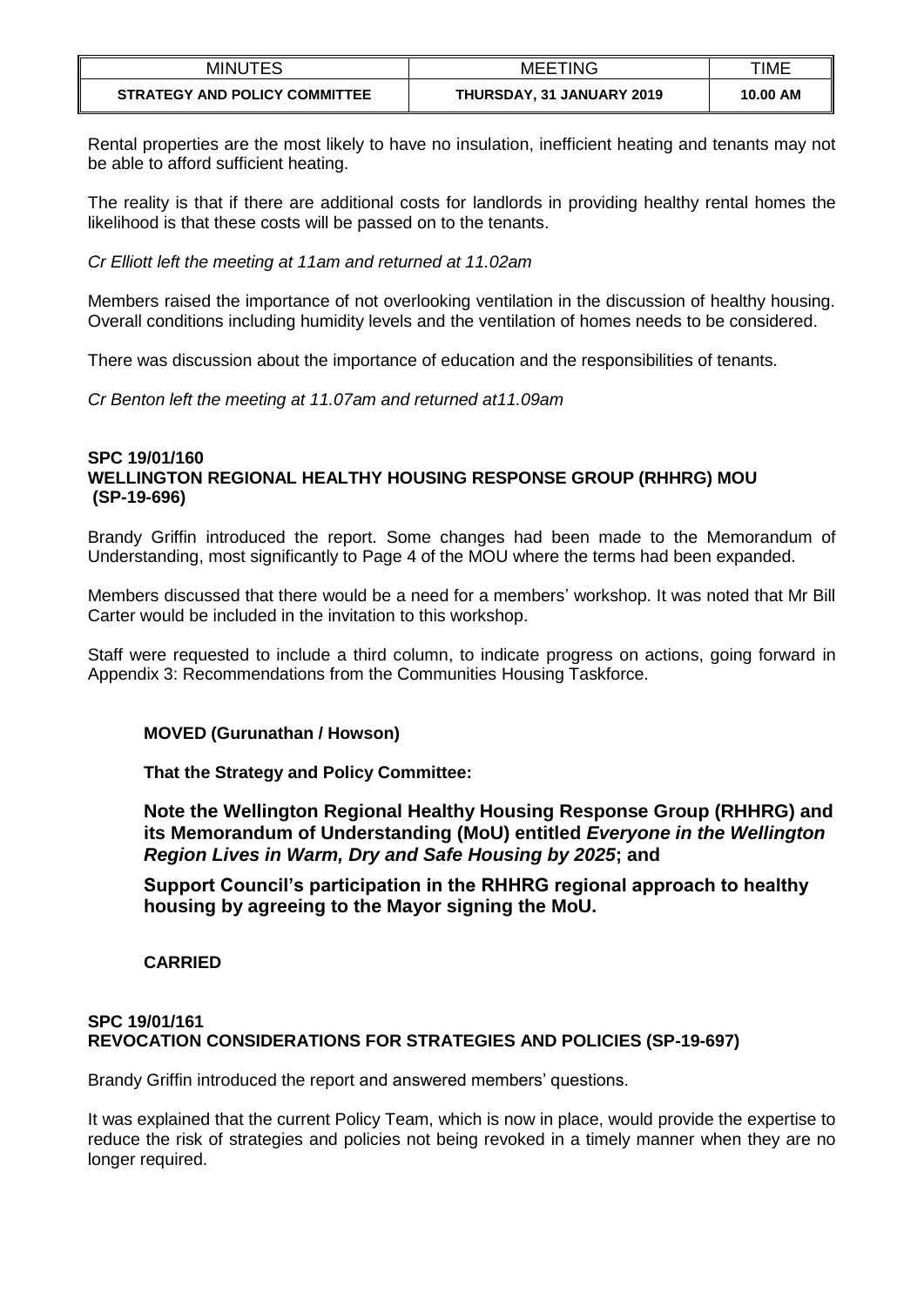| <b>MINUTES</b>                       | <b>MEETING</b>            | TIME     |
|--------------------------------------|---------------------------|----------|
| <b>STRATEGY AND POLICY COMMITTEE</b> | THURSDAY, 31 JANUARY 2019 | 10.00 AM |

An update was provided that the natural burial site in Ōtaki is used several times a year, less than once a month. The fees for use of the natural burial site will be reviewed as part of the Annual Plan process.

### **MOVED (Buswell / Holborow)**

**That the Strategy and Policy Committee:** 

- **a) revoke the Kapiti Coast District Reserves Acquisition Strategy 2003;**
- **b) revoke the Kapiti Coast District Council Natural Burial Policy 2008; and**
- **c) revoke the Kapiti Coast District Council Earthquake-prone Dangerous and Insanitary Buildings Policy 2009.**

### **CARRIED**

*The meeting adjourned at 11.30am and resumed at 11.42am*

## **SPC 19/01/162 2018-2021 POLICY WORK PROGRAMME (SP-19-661)**

Brandy Griffin introduced the report and answered members' questions.

Clarity is provided in the policy work programme information as to which bylaw reviews had fixed dates and which were flexible.

A positive aging strategy is included in the programme and Council's wider role in housing is also referenced.

It was confirmed that discussions as part of the Policy Work Programme could result in some wider conversations about private land and private property.

Members discussed the importance of the response to climate change. The Chief Executive explained that the approach to coastal strategy is driven by the PDP process with the promise that coastal work in Paekākāriki would commence, and that regionally there is now some coherency about working together on coastal strategy and response to climate change. He commented that we need to ensure that we are agile enough to respond as things evolve at a national level.

A change was requested to the reference to 'managing human activities' on the beach in the appendix. This would be changed to 'to manage activities'.

The importance of the commencement of work on an Encroachment Policy was discussed. A possible reprioritisation of this work could be undertaken following a land audit which is currently underway.

#### **MOVED (Gurunathan / Elliott)**

#### **That the Strategy & Policy Committee adopt the 2018-2021 Policy Work Programme.**

## **CARRIED**

## **SPC 19/01/163 STRATEGY AND POLICY COMMITTEE FORWARD AGENDA PROGRAMME (CORP-19-710)** The report was taken as read.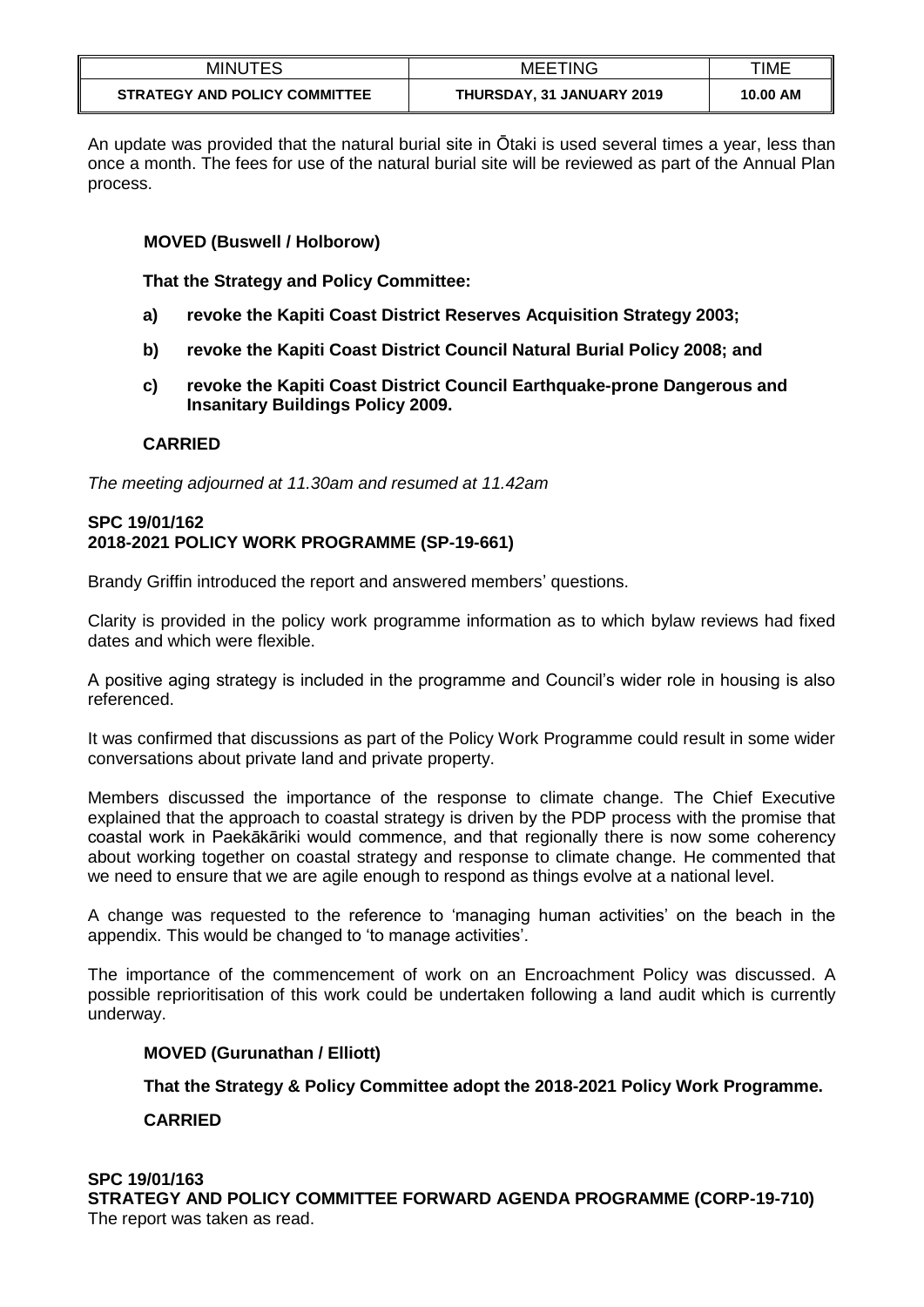| <b>MINUTES</b>                       | <b>MEETING</b>            | TIME     |
|--------------------------------------|---------------------------|----------|
| <b>STRATEGY AND POLICY COMMITTEE</b> | THURSDAY, 31 JANUARY 2019 | 10.00 AM |

### **MOVED (M Scott / Benton)**

**That the Strategy and Policy Committee receives this report Corp-19-710 and notes the attached Strategy and Policy Committee forward agenda programme.** 

**CARRIED**

## **SPC 19/01/164 CONFIRMATION OF MINUTES – 29 NOVEMBER 2018**

The report was taken as read.

## **MOVED (Cardiff / Buswell)**

**That the minutes of the Strategy and Policy Committee meeting held on 29 November 2018 be adopted as a true and correct record of that meeting.**

### **CARRIED**

### **SPC 19/01/165 PUBLIC SPEAKING TIME (covering other items if required)**

There were no public speakers on non-agenda items.

### **SPC 19/01/166 PUBLIC EXCLUDED RESOLUTION**

**MOVED (Benton / Holborow)**

**That the Strategy and Policy Committee move into a Public Excluded meeting, allowing Community Board members to remain:**

## **PUBLIC EXCLUDED RESOLUTION**

**That, pursuant to Section 48 of the Local Government Official Information and Meetings Act 1987, the public (with the exception of Community Board representatives) now be excluded from the meeting for the reasons given below, while the following matters are considered:**

 **Consultation on Proposed Variation to Re-zone Land at County Road (RS-19-708)**

**The general subject of each matter to be considered, while the public are excluded, the reason for passing this resolution in relation to each matter, and the specific grounds under Section 48(1) of the Local Government Official Information and Meetings Act 1987, for the passing of this resolution are as follows:**